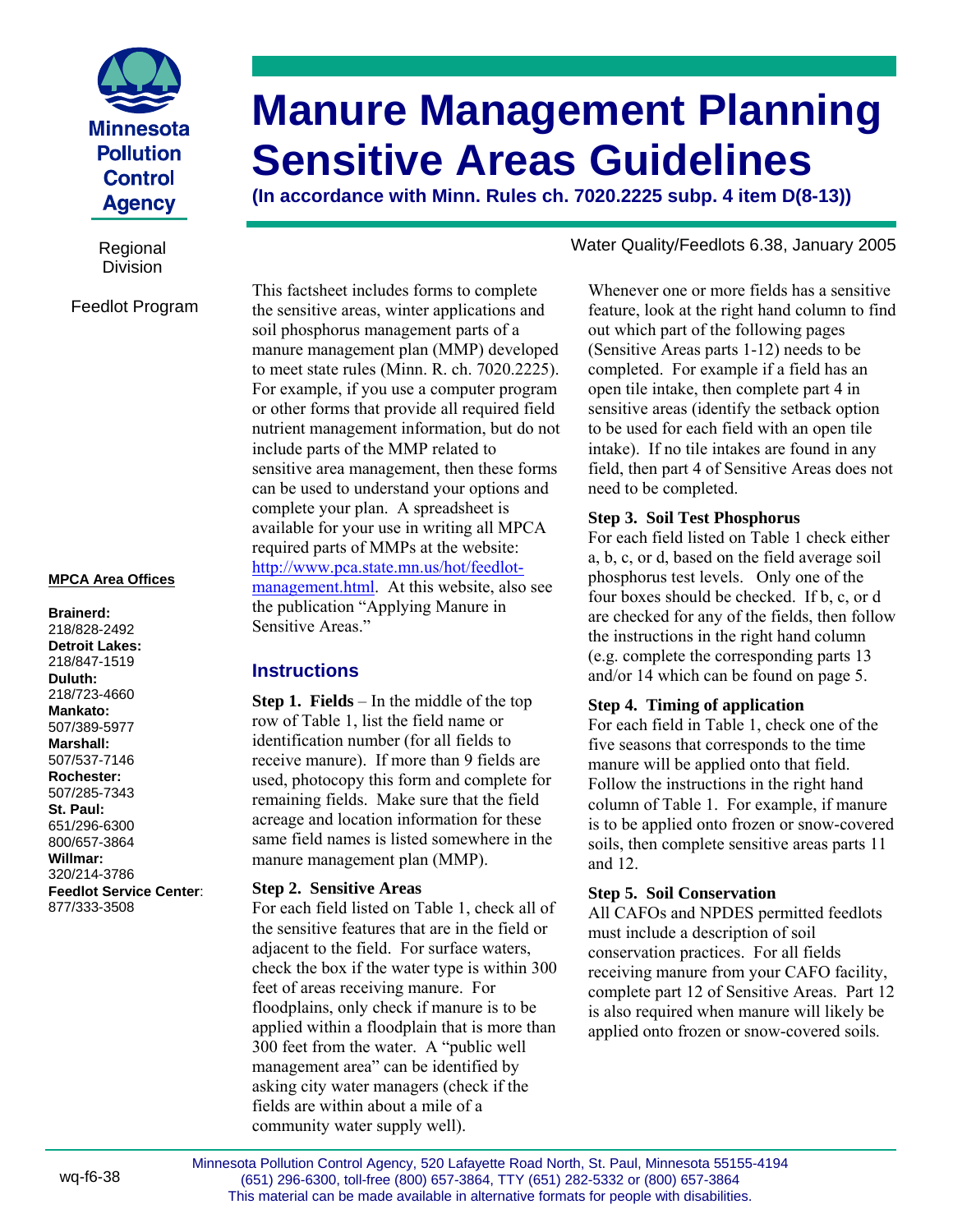| Field name/tract #                                           | ⋖              | 1 | $\overline{2}$ | 3 | $\overline{4}$ | 5 | 6 | $\overline{7}$ | 8 | 9 | 10 |                                                                                       |
|--------------------------------------------------------------|----------------|---|----------------|---|----------------|---|---|----------------|---|---|----|---------------------------------------------------------------------------------------|
| Show same field name/tract #                                 | field          |   |                |   |                |   |   |                |   |   |    | What is needed to complete the                                                        |
| on maps or aerial photos of                                  |                |   |                |   |                |   |   |                |   |   |    | manure management plan                                                                |
| fields                                                       |                |   |                |   |                |   |   |                |   |   |    | when one or more fields<br>are checked in the row?                                    |
|                                                              | Example        |   |                |   |                |   |   |                |   |   |    |                                                                                       |
|                                                              |                |   |                |   |                |   |   |                |   |   |    |                                                                                       |
| <b>Sensitive areas</b><br>(check each feature that is within |                |   |                |   |                |   |   |                |   |   |    | Sensitive areas parts 1-14 are found on the                                           |
| 300 ft of field)                                             |                |   |                |   |                |   |   |                |   |   |    | following pages.                                                                      |
| a. Lake or Stream                                            |                |   |                |   |                |   |   |                |   |   |    | Complete Sensitive Areas part 1                                                       |
| b. Intermittent stream                                       |                |   |                |   |                |   |   |                |   |   |    | Complete Sensitive Areas part 2                                                       |
| Drainage ditch without<br>C <sub>1</sub><br>protective berms | $\sf X$        |   |                |   |                |   |   |                |   |   |    | Complete Sensitive Areas part 2                                                       |
| d. Wetlands over 10 acre                                     |                |   |                |   |                |   |   |                |   |   |    | Complete Sensitive Areas part 3                                                       |
| (public waters wetland)                                      |                |   |                |   |                |   |   |                |   |   |    |                                                                                       |
| e. Open tile intakes                                         | $\mathsf{X}$   |   |                |   |                |   |   |                |   |   |    | Complete Sensitive Areas part 4                                                       |
| f. Wetlands under 10 acres                                   |                |   |                |   |                |   |   |                |   |   |    | Complete Sensitive Areas part 5                                                       |
| Sinkhole, well, mine or<br>g.<br>quarry                      |                |   |                |   |                |   |   |                |   |   |    | Complete Sensitive Areas parts 6 and 7                                                |
| h. Floodplain                                                |                |   |                |   |                |   |   |                |   |   |    | Complete Sensitive Areas part 8                                                       |
| i. Public well mgmt. area                                    |                |   |                |   |                |   |   |                |   |   |    | Complete Sensitive Areas part 9                                                       |
| k. Shallow soil over fractured                               |                |   |                |   |                |   |   |                |   |   |    | Complete Sensitive Areas part 10                                                      |
| rock                                                         |                |   |                |   |                |   |   |                |   |   |    |                                                                                       |
| I. Other conduits to water                                   |                |   |                |   |                |   |   |                |   |   |    | Complete Sensitive Areas part 2, if CAFO                                              |
| Soil test Phos. (ppm) check<br>one (a-d)                     |                |   |                |   |                |   |   |                |   |   |    | Note: Use field average P                                                             |
| a. Under 22 ppm Bray P1 or                                   |                |   |                |   |                |   |   |                |   |   |    | No state restrictions on P applications                                               |
| 17 Olsen                                                     |                |   |                |   |                |   |   |                |   |   |    |                                                                                       |
| b. 22-75 Bray P1 or                                          | $\overline{X}$ |   |                |   |                |   |   |                |   |   |    | If field is within 300 ft of sensitive areas                                          |
| 17-60 Olsen                                                  |                |   |                |   |                |   |   |                |   |   |    | a,b,c,or d, above, then complete Sensitive                                            |
|                                                              |                |   |                |   |                |   |   |                |   |   |    | Areas part 13                                                                         |
| c. 76-150 Bray P1 or                                         |                |   |                |   |                |   |   |                |   |   |    | If field is within 300 ft of the sensitive areas a,                                   |
| 61-120 Olsen                                                 |                |   |                |   |                |   |   |                |   |   |    | b, c, d or e above, then complete Sensitive<br>Areas part 14                          |
| d. Over 150 Bray P1 or<br>120 Olsen                          |                |   |                |   |                |   |   |                |   |   |    | Complete Sensitive Areas part 14                                                      |
| <b>Timing of application</b>                                 |                |   |                |   |                |   |   |                |   |   |    |                                                                                       |
| (check one)                                                  |                |   |                |   |                |   |   |                |   |   |    |                                                                                       |
| June, July or August                                         |                |   |                |   |                |   |   |                |   |   |    | Describe cover crop:                                                                  |
| September<br>mid/late-<br>to<br>October                      |                |   |                |   |                |   |   |                |   |   |    | If CAFO, no application to coarse-textured<br>soils until soil temps drop below 50° F |
| Late Oct. to soil freeze                                     | $\overline{X}$ |   |                |   |                |   |   |                |   |   |    | No added requirements                                                                 |
| Frozen or snow-covered soils                                 |                |   |                |   |                |   |   |                |   |   |    | Complete Sensitive Areas parts 11 and 12                                              |
| Spring application to unfrozen                               |                |   |                |   |                |   |   |                |   |   |    | No added requirements                                                                 |
| soils                                                        |                |   |                |   |                |   |   |                |   |   |    |                                                                                       |
| <b>Soil Conservation</b>                                     |                |   |                |   |                |   |   |                |   |   |    |                                                                                       |
| Is feedlot a CAFO or NPDES                                   | N <sub>1</sub> |   |                |   |                |   |   |                |   |   |    | Complete Sensitive Areas part 12 if the                                               |
| permitted site?                                              |                |   |                |   |                |   |   |                |   |   |    | feedlot is a CAFO                                                                     |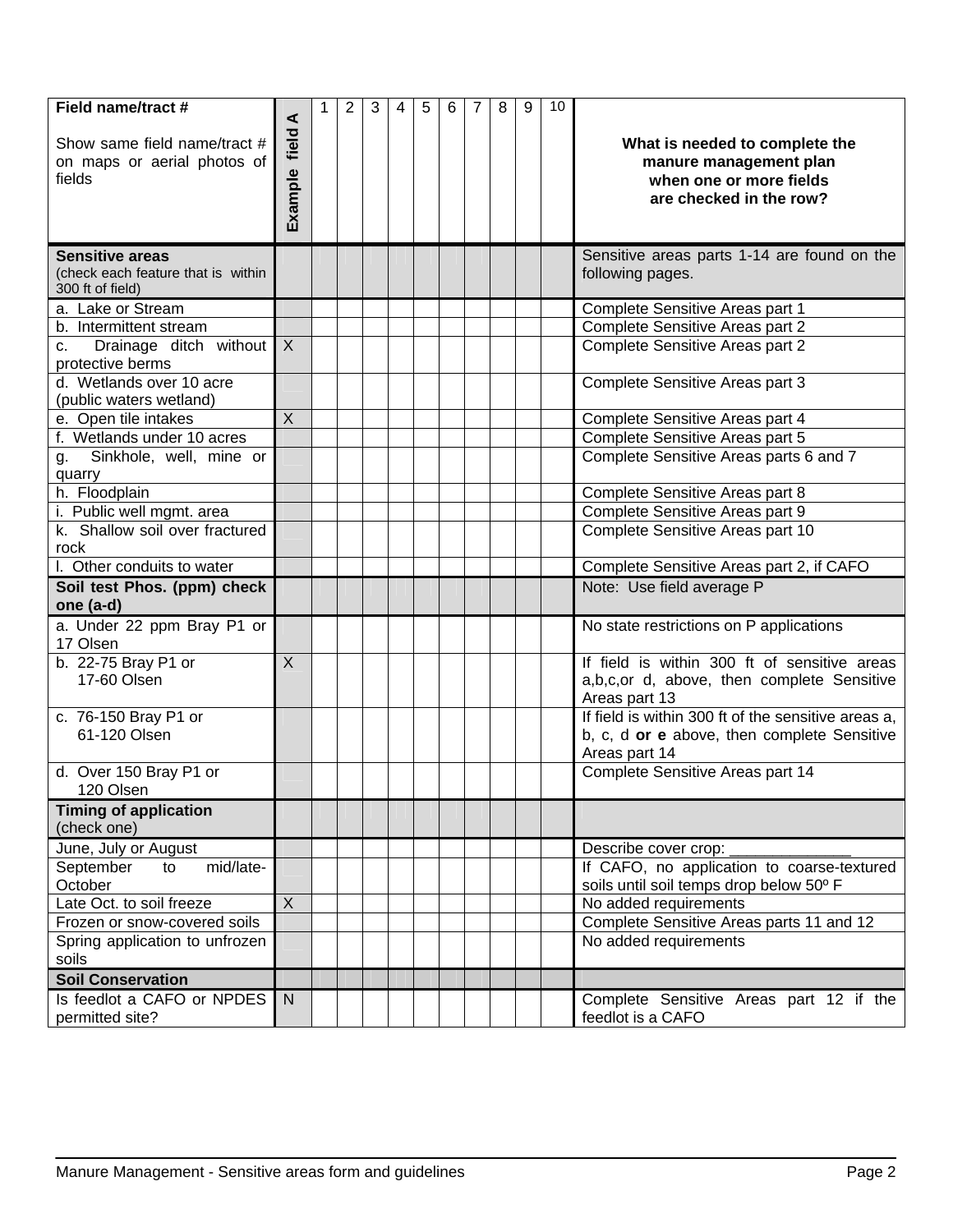# **1. Lake or perennial stream**

## **Option A**

- inject or incorporate within 24 hours and prior to rainfall (within 300 feet), and
- 25 foot setback with no manure applied
- avoid long term soil P build-up

**Option B** – 100 ft wide non-manured grassed buffer

**Option C** – 100 foot non-manured setback with at least one rod (16.5') as grassed buffer

**Option**  $D$  – other (describe)  $\mathcal{L}_\text{max}$  and  $\mathcal{L}_\text{max}$  and  $\mathcal{L}_\text{max}$  and  $\mathcal{L}_\text{max}$ 

| Field | Option |
|-------|--------|
| Field | Option |
| Field | Option |
| Field | Option |
| Field | Option |

# **2. Intermittent stream or drainage ditch without protective berm**

## **Option A**

- inject or incorporate within 24 hours and prior to rainfall (within 300 feet), and
- 25 foot setback with no manure applied
- Avoid long term soil P build-up

**Option B** – 50 ft wide non-manured grassed buffer

**Option C** – 100 foot non-manured setback with at least one rod (16.5') as grassed buffer

**Option D** – other (describe)  $\mathcal{L}_\text{max}$ 

| Field | Option |
|-------|--------|
| Field | Option |
| Field | Option |
| Field | Option |
| Field | Option |

## **3. Public waters wetland** (i.e. >10 acres) **Option A**

- inject or incorporate within 24 hours and prior to rainfall (within 300 feet), and
- 25 foot setback with no manure applied
- avoid long term soil P build up

**Option B –** 50 ft wide non-manured grassed buffer **Option C** – 100 foot non-manured setback with at least one rod (16.5') as grassed buffer **Option D** – other (describe)

\_\_\_\_\_\_\_\_\_\_\_\_\_\_\_\_\_\_\_\_\_\_\_\_\_\_\_\_\_\_\_\_\_\_\_\_\_\_\_\_

| Field | Option |
|-------|--------|
| Field | Option |
| Field | Option |

# **4. Tile intakes**

#### **Option A**

- inject or incorporate within 24 hours and prior to rainfall (within 300 feet of intake)
- 25 foot setback with no manure applied
- avoid long term soil P build-up

## **Option B**

- inject or incorporate within 24 hours and prior to rainfall (within 300 feet of intake), and
- Use a riser pipe that allows at least 75% solids settling in ponded area surrounding the intake\*

**Option C –** 35 foot non-manured grassed buffer **Option D** – 100 foot non-manured setback with at least one rod (16.5') as grassed buffer

\_\_\_\_\_\_\_\_\_\_\_\_\_\_\_\_\_\_\_\_\_\_\_\_\_\_\_\_\_\_\_\_\_\_\_\_\_\_\_\_\_\_\_

**Option**  $E$  – other (describe)

\* Note: needed if NPDES permitted facility

| Option |
|--------|
| Option |
| Option |
| Option |
|        |

# **5. Wetlands under 10 acres**

No specific state-wide requirements. Check which practices will be followed to meet any permit conditions and/or to voluntarily protect water quality:

- $\Box$  Setback of ft
- □ Grassed buffer \_\_\_ ft wide
- $\Box$  No long term soil P build-up
- □ Incorporate manure within \_\_\_ ft
- $\Box$  Soil conservation practices
- □ Other \_\_\_\_\_\_\_\_\_\_\_\_\_\_\_\_\_\_\_\_\_\_\_\_\_\_\_\_\_\_\_\_\_\_\_
- $\Box$  Other

# **6. Sinkhole**

## **Option A**

- inject or incorporate within 24 hours and prior to rainfall (upslope and within 300 ft), and
- 50 setback with no manure applied (100 foot setback for CAFOs)

**Option B** – Diversion berm to prevent runoff into the sinkhole

- 
- Field \_\_\_\_\_\_\_\_\_\_\_\_\_\_\_ Option \_\_\_ Field Dption Dption Dption Dption Dption Dption Dption Dption Dption Dption Dption Dption Dption Dption Dption Dption Dption Dption Dption Dption Dption Dption Dption Dption Dption Dption Dption Dption Dption Dption Dption
- Field \_\_\_\_\_\_\_\_\_\_\_\_\_\_\_ Option \_\_\_
- Field \_\_\_\_\_\_\_\_\_\_\_\_\_\_\_ Option \_\_\_
- $Field \qquad \qquad \qquad \qquad$
- Field  $\qquad \qquad \qquad$  Option  $\qquad \qquad$
- Field Option D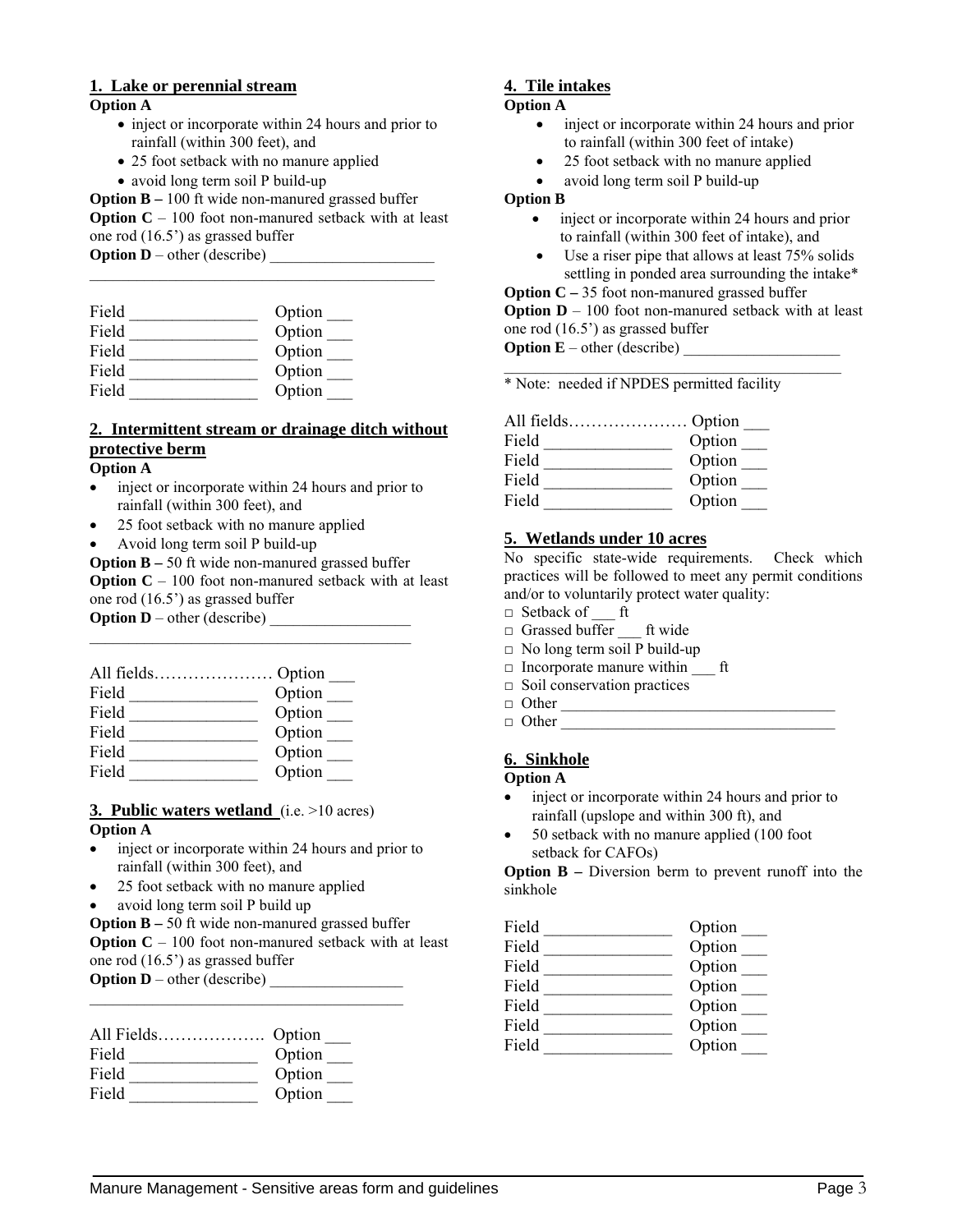# **7. Wells, Mines, Quarries**

*50 ft setback – minimum required* 

|       | (100' if CAFO applying near agricultural wellhead) |  |
|-------|----------------------------------------------------|--|
| Field | setback                                            |  |
| Field | setback                                            |  |
| Field | setback                                            |  |
| Field | setback                                            |  |
| Field | setback                                            |  |
| Field | setback                                            |  |
|       |                                                    |  |

# **8. Floodplains extending beyond 300 ft of waters**

No minimum state-wide requirements.

Check which practices will be followed:

 $\Box$  Avoid manure application during peak flooding periods

 $\Box$  Incorporate or inject manure when there is a risk of flooding

- $\Box$  Avoid winter-time manure applications
- $\Box$  Other

# **9. Public Well Management Areas**

#### **i.e. Those vulnerable to contamination**

No state requirements specifically for these areas. Check which practices will be followed:

 $\Box$  Follow practices recommended in city wellhead protection plans

□ Maintain a setback of \_\_\_ ft

 $\Box$  Soil nitrate test will be used to refine nitrogen rate management decisions

□ Apply no earlier than late October, or when soil temperatures are less than 50ºF

 $\Box$  Use crops that mine nitrogen out of the soil (e.g. alfalfa, legume grasses, etc.)

 $\Box$  Other

## **10. Shallow soil over fractured bedrock (i.e. < 3 feet above limestone)**

No specific state requirements

Check which practices will be followed:

□ Use composted manure or other processes which kill bacteria

□ Till manure into soil

□ Maximize separation between fractured bedrock and manure

 $\Box$  Other

# **11. Winter Application Sites**

Fields used for winter application

| Field | Slope | Distance to   |
|-------|-------|---------------|
|       |       | nearest water |
|       |       |               |
|       |       |               |
|       |       |               |
|       |       |               |
|       |       |               |
|       |       |               |
|       |       |               |
|       |       |               |

Check which practices will be followed for **winter application fields.** 

#### *Required for all sites:*

□ I will not apply manure to frozen or snow-covered soils within 300 feet of lakes, streams, intermittent streams, public waters wetlands, drainage ditches without berms, and open tile intakes.

#### *Management Options Check which will be followed (all are Required for CAFOs)*

□ Avoid spreading during snowmelt that creates runoff or when rainfall over  $\frac{1}{4}$  inch is expected within 24 hrs □ Spread liquid Manure to slopes less than 2 percent and solid Manure to slopes less than 6 percent.

 $\Box$  Spread manure where tillage is on the contour (if slopes  $>2\%$ )

 $\Box$  Apply liquids at rates that prevent runoff during the application process

 $\Box$  Find alternative fields or management where MPCA determines that water will be polluted

# **12. Conservation Practices**

Check which conservation practices will be used:

- □ grassed waterways fields: □ field edge buffers fields:
- $\Box$  contour stripcropping
- fields:
- □ chisel or disk tillage w/residue

fields:  $\Box$  contour buffer strip

fields:

 $\Box$  no-till

- fields:
- □ sediment control basin

fields:  $\qquad \qquad \qquad$ 

□ terrace

fields: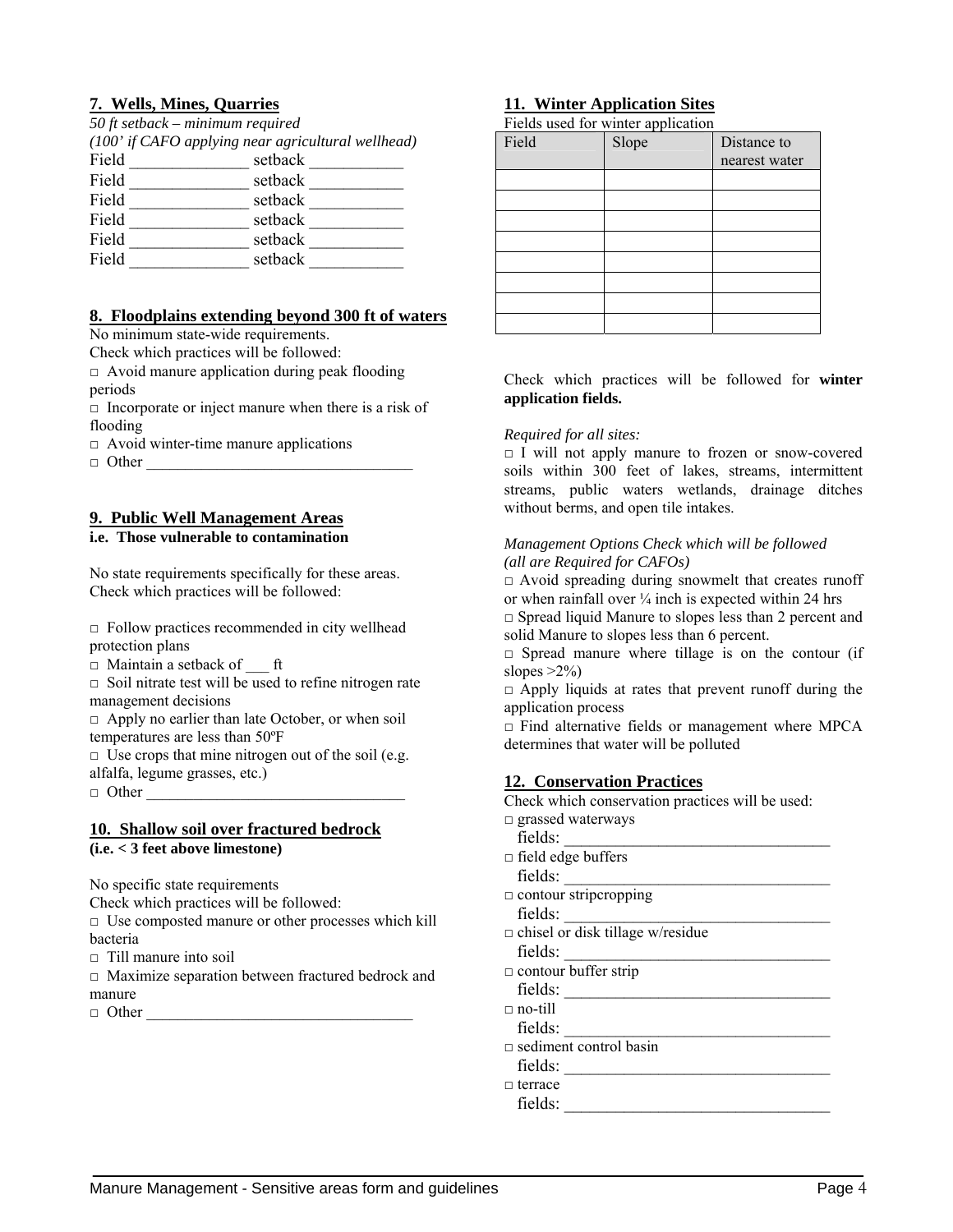## **12. Conservation Practices (continued)**

| $\Box$ cover crop |  |
|-------------------|--|
|-------------------|--|

fields:

 $\Box$  rotations that include crops other than row crops fields:

□ meets tolerable soil erosion losses "T" as defined by **NRCS** 

 $\Box$  Other

#### **13. High phosphorus soils near waters**

*Over 21 ppm Bray P1 (weak Bray); Over 16 ppm Olsen; or Over 30 ppm Mehlich III* 

If applying manure to high phosphorus soils that are within 300 feet of lakes, streams, intermittent streams, public waters wetlands (i.e. over 10 acres), and drainage ditches without protective berms, check the box and insert the planned frequency of application.

 $\Box$  I will maintain or reduce my soil P levels when applying manure within 300 feet of waters by applying manure no more than  $\Box$  times during a six-year period. Additionally, I will test my soils and further reduce manure rates and/or frequency of application if soil test levels are found to continue to increase.

To determine the number of times that manure should be applied during a six year period to prevent long-term soil P build-up follow the three steps below.

Step 1. Determine average P uptake during the crop rotation (multiply expected yields by the crops' P2O5 removal rates as listed in attached table). Example: Corn/soybean rotation with 160 bushel corn

and 45 bushel beans - Corn –  $[160 * 0.34] = 54$  lbs P2O5 removed per year

Soybeans  $[45 * 0.82] = 37$  lbs P2O5 removed per year Average – 45 lbs P2O5 removed per year

Step 2. Determine the amount of P<sub>2</sub>O<sub>5</sub> that is typically applied in manure applications (multiply rate of application times manure P2O5 content times 0.80). Example:  $4000$  gals/ac  $*$  28 lbs P2O5/1000 gals  $*$  0.8 = 90 lbs P2O5 applied

Step 3. Divide result of step 2 by result of step 1. Example:  $90/45 = 2$  (i.e. manure can be applied on average once every 2 years or three times in a 6 year rotation without expecting soil P build-up).

## **14. Extremely high phosphorus soils (anywhere)**

| Proximity to<br>waters*                   | <b>Bray</b><br>P1<br>(ppm) | Olsen<br>(ppm) | Mehlich<br>Ш<br>(ppm) |
|-------------------------------------------|----------------------------|----------------|-----------------------|
| Within 300 ft of<br>waters or open        | >75                        | >60            | >90                   |
| tile intakes<br>All other land            | >150                       | >120           | >180                  |
| <i>away from</i><br>waters and<br>intakes |                            |                |                       |

Circle the option(s) that will be used for soils exceeding the thresholds in the above table for extremely high P soils. Check appropriate boxes and fill in other needed information.

**Option A**. Discontinue manure applications to the following fields.

| Field |  |
|-------|--|
| Field |  |
| Field |  |
| Field |  |

**Option B**. I will follow all NRCS 590 standards for extremely high P soils as stated in the three conditions below:

 $\Box$  I will Maintain or reduce soil P levels by applying manure no more than  $\frac{1}{\sqrt{1-\frac{1}{\pi}}}$  times during a six-year period to all manured fields with extremely high P (use same procedure as described for high P soils near waters).

 $\Box$  I will not apply manure to fields with sheet and rill erosion exceeding 4 tons/acre, unless a 100 foot grassed buffer is along all receiving waters and erosion is less than 6 tons/acre (list fields that will not receive manure due to these conditions):

| Field |  |
|-------|--|
| Field |  |
| Field |  |
| Field |  |

 $\Box$  I will not apply manure within 300 feet of waters if soil P exceeds 150 ppm Bray P1 (or 120 Olsen), except if a 100 foot grass buffer exists along the water and erosion is less than 2 tons/acre (list fields that will not receive manure due to these conditions):



Field \_\_\_\_\_\_\_\_\_\_\_\_\_\_\_\_\_\_\_\_\_\_

## **Option C**

 $\Box$  I have used the University of Minnesota soil phosphorus index and will only apply manure to those fields which show a low or very low rating. The phosphorus index can be found at the following web site: